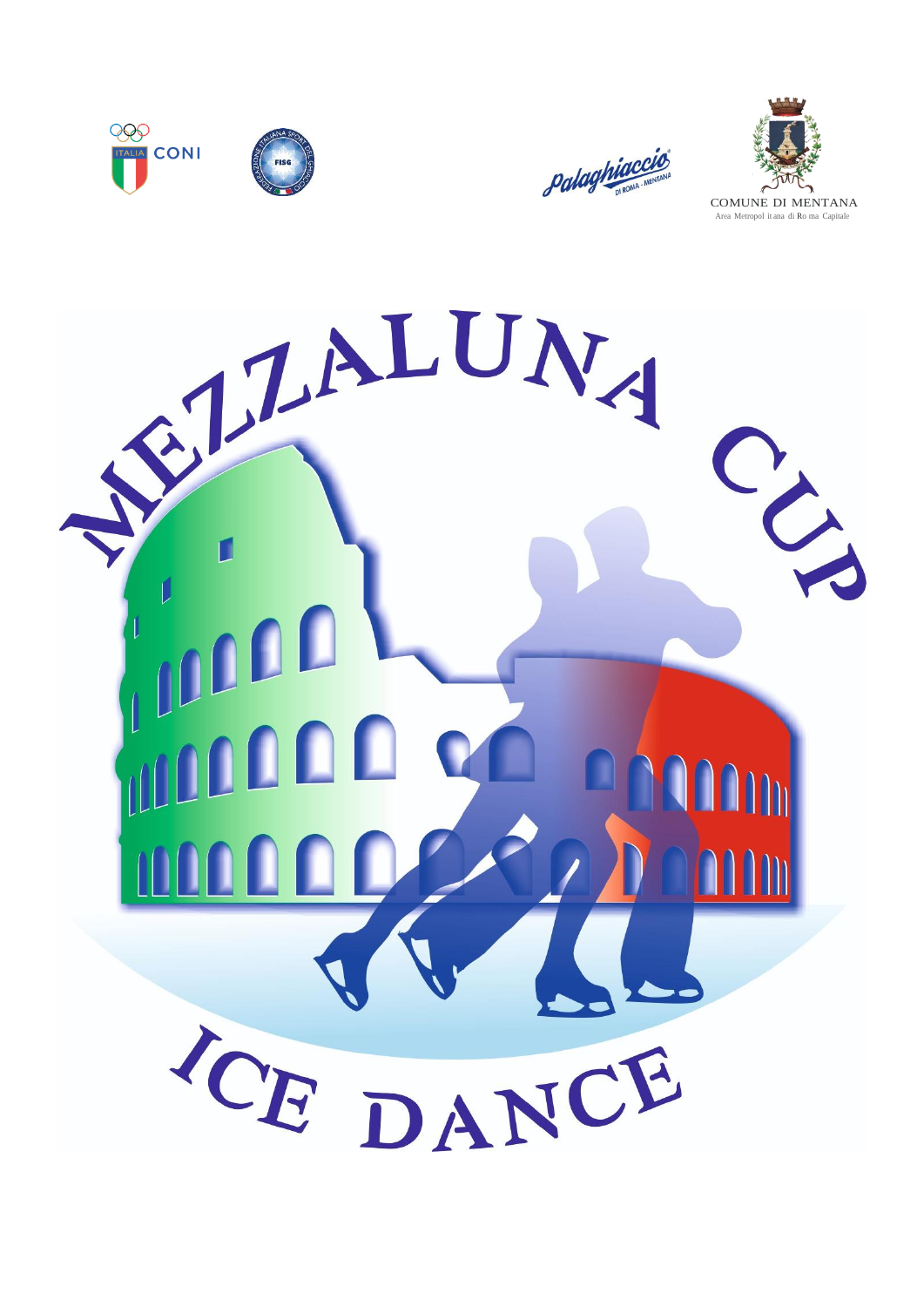# **1.GENERAL INFORMATION**

The competition "Mezzaluna Cup - Ice Dance 2021" will be conducted in accordance with the ISU Constitution and General Regulations 2021, the ISU Special Regulations and Technical Rules for Singles & Pair Skating and Ice Dance 2021 and ISU Communication and the relevant ISU Communications.

All Members of the ISU and Clubs being members of National Skating Federation associated with the ISU, are invited to take part in the competition.

Couples taking part in the Senior, Junior and Advanced Novice category must be entered through their respective Member Federation

Entry forms are to be stamped by the Member Federations to be accepted by the O.C.

Participation in the "Mezzaluna Cup - Ice Dance 2021" is open to all competitors who belong to an ISU Member, and qualify with regard to eligibility, according to Rule 102, provided their ages fall within the limits specified in Rule 108, paragraph 3 a) for Novice and they meet theparticipation, citizenship and residency requirements in Rule 109, paragraphs 1 through 5 and ISU Communication 2030 or any update of this Communication.

In accordance with rule 109 of the ISU General Regulations and ISU Communication 2030 all skaters who do not have the nationality of the Member by which they have been entered or who, although having such nationality, have in the past represented anther Member, must procedure and ISU Clearance Certificate. Passports of all skaters, as well as the ISU Clearance Certificate, if applicable, must be presented at the accreditation of the event for verification.

## **2. COMPETITION VENUE**

All practice and competition will take place at the Palaghiaccio di Roma, Mentana, the address is Piazzale della Mezzaluna, 1 00013 Mentana (Rome), Italy. This complex features an indoor ice rink, with one ice surface 60m x 30m.





palaghiaccio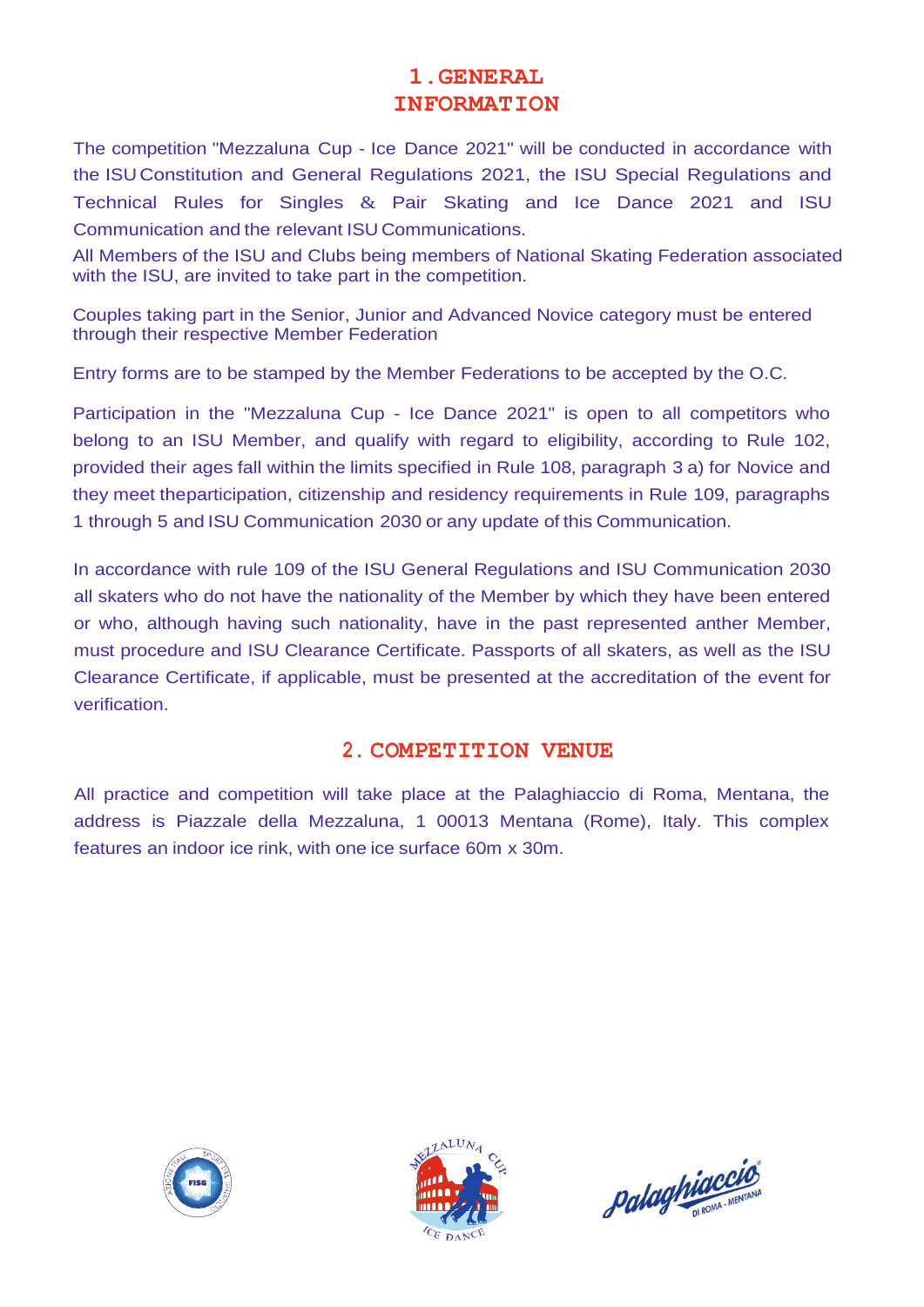## **3. TECHNICAL INFORMATION**

### **SENIOR**

#### Rhythm Dance

In accordance with ISU Technical Rules Ice Dance 2021, Rule 709 and all pertinent ISU communications. Rhythms, required elements and guidelines are those listed in ISU Communication 2371- 2393 and subsequent updates.

Duration: 2 min. 50 sec.+/- 10sec

#### Free Dance

In accordance with ISU Technical Rules Ice Dance 2021, Rule 710, the required elements to be skated are those listed in ISU Communication 2371- 2393 and subsequent updates. Duration: 4 min.+/- 10sec.

### **JUNIOR**

#### Rhythm Dance

In accordance with ISUTechnical Rules Ice Dance 2021, Rule 709. (2019/2020)

Rhythms required elements and guidelines are those listed in ISU Communications 2371- 2393 and subsequent updates.

Duration: 2 min. 50 sec.+/- 10sec

#### Free Dance

In accordance with ISU Technical Rules Ice Dance 2021, Rule 710. The required elements to be skated are those listed in ISU Communications 2371- 2393 and subsequent updates.

Duration: 3 min., 30 sec.+/- 10sec.

### **ADVANCED NOVICE**

#### Pattern Dances

In accordance with ISU Technical Rules Ice dance 2021, Rule 711, ISU communication 2374 and all pertinent ISU Communications.

Two (2) Pattern Dances are to be skated:

#### Westminster Waltz and Blues

From season 2021/22, couples shall provide their own music for all Pattern Dances.

- Free Dance Duration: 3:00min. +/- 10 sec.

In accordance with Technical Rules Ice dance 2021, rule 710 and all pertinent ISU Communications. The required elements to be performed are those listed in ISU Communications 2374 and subsequent updates.





palaghiaccio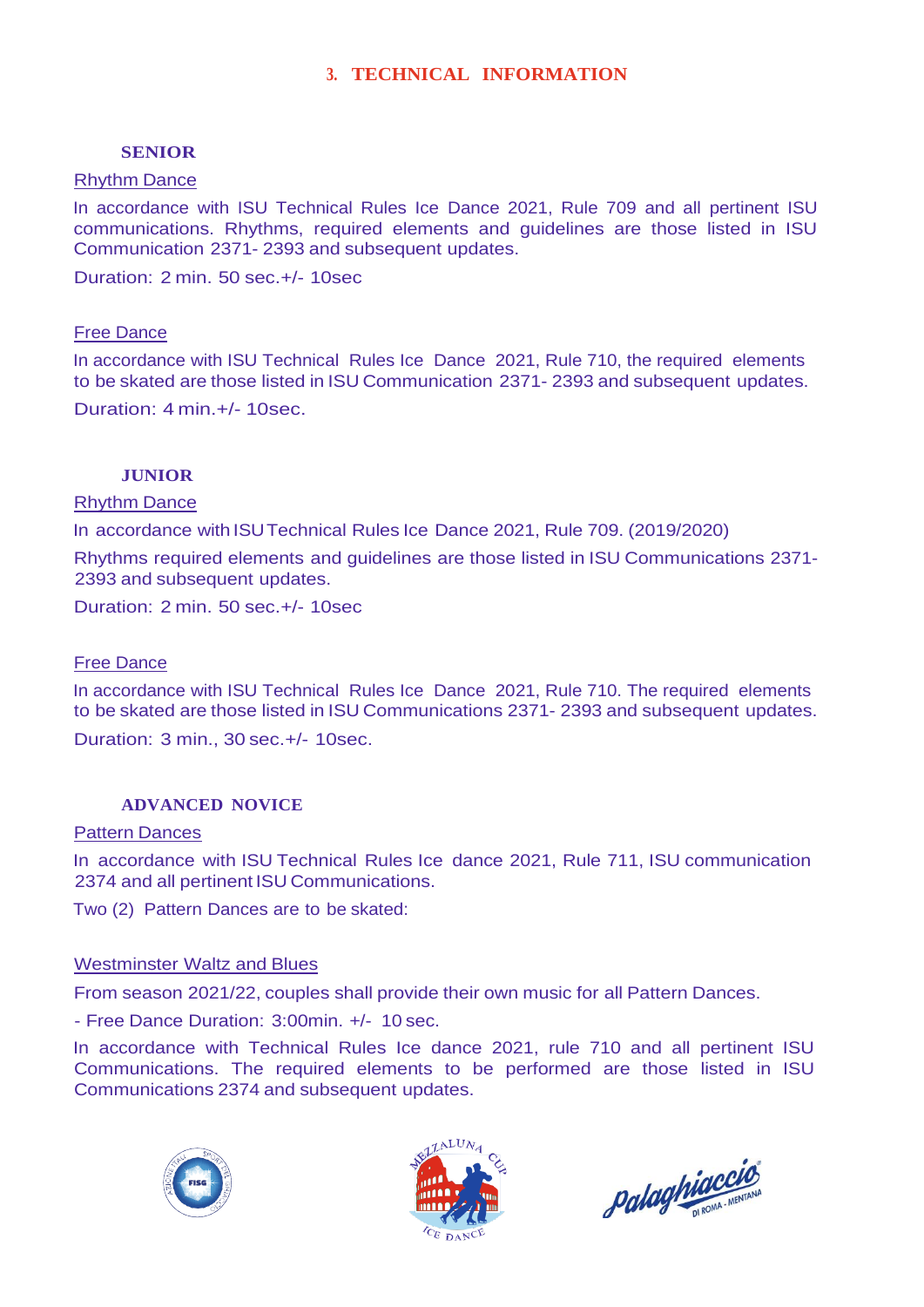# **4. ENTRIES**

### ENTRIES BY NAME

All Members/ Clubs, which are members of National Figure Skating Federations associated with the ISU, may enter competitors in each category. (Please, beaware that all Club entries must be printed by the ISU Member Federation.) The OC reserves the right to limit the number of participants for each category.

The Entry forms with the "Program Content Sheet" has to also be returned to the Organizing Committee in due time (not later than 10 September 2019).

**It is mandatory that the Program Content Sheet must be filled** in precisely by each couple in English using the terminology for the elements listed in the respective ISU Com municat ion .

**It is not permitted to hand over the Program Content Sheets directly to the acting Officials.**

ENTRIES OF JUDGES

Each participating ISU Member may nominate one Judge and one substitute Judge for the event in which the Member has Competitor(s) entered. Only ISU Championships and International Judges will be accepted. The QC reserves the right to limit the number of judges in accordance with the number of the couple's entries.

The confirmation of the list of judges will be announced in due time.





palaghiaccio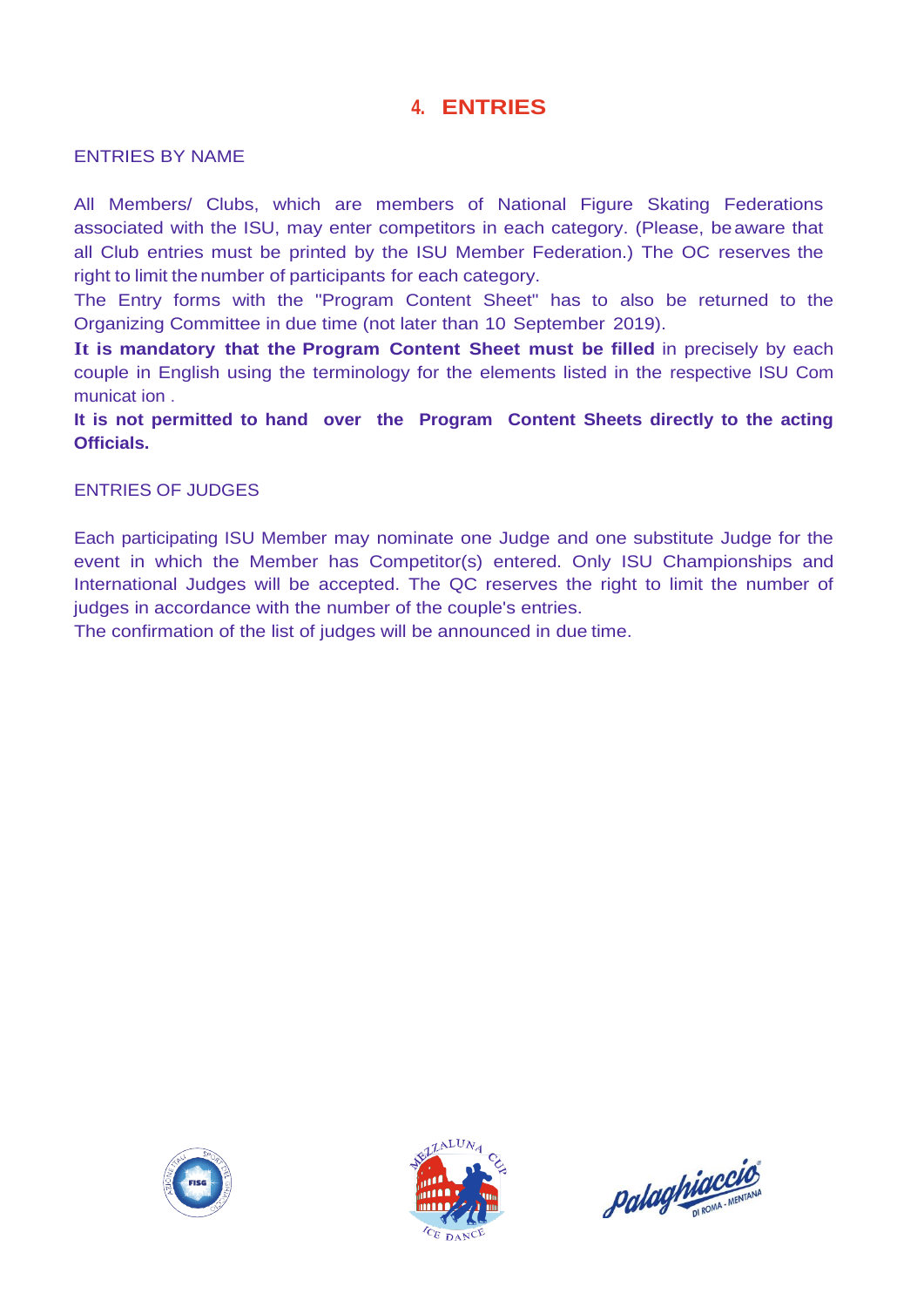### DEADLINE FOR ENTRIES

Entries must be forwarded to Organizing Committee using the official entry forms latest by the 1<sup>st</sup> September, 2021. Entry forms listing Couples and substitutes must be sent to: [ghiacciomezzaluna@gmail.com](mailto:ghiacciomezzaluna@gmail.com)

### **All entries sent after 1st September, 2021 are declared to be late entry.**

Entry fees are requested to be paid by bank transfer as it will fasten the accreditationprocess. Please note that all banking charges have to be borne by the sender.

| <b>Entry Fee all ice dance category</b> | <b>Euro 135</b> |  |
|-----------------------------------------|-----------------|--|
| Late Entry Fee all ice dance category   | <b>Euro 150</b> |  |

The entry Fee must be paid via bank transfer to the following bank account:

**Bank account:**

Sport Ghiaccio Mezzaluna S.S.D.R.L.

INTESASANPAOLO

IT41Z03069392400100000009720

SWIFT: BCITITMM

# **5. JUDGES, REFEREES AND TECHNICAL PANEL**

For all nominated judges the O.C. will provide accommodation and meals. Judges and Officials taking part in the Competition are requested to announce train/flight number, dates and time of arrival and departure or any other information concerning transportation to the O.C.





palaghiaccio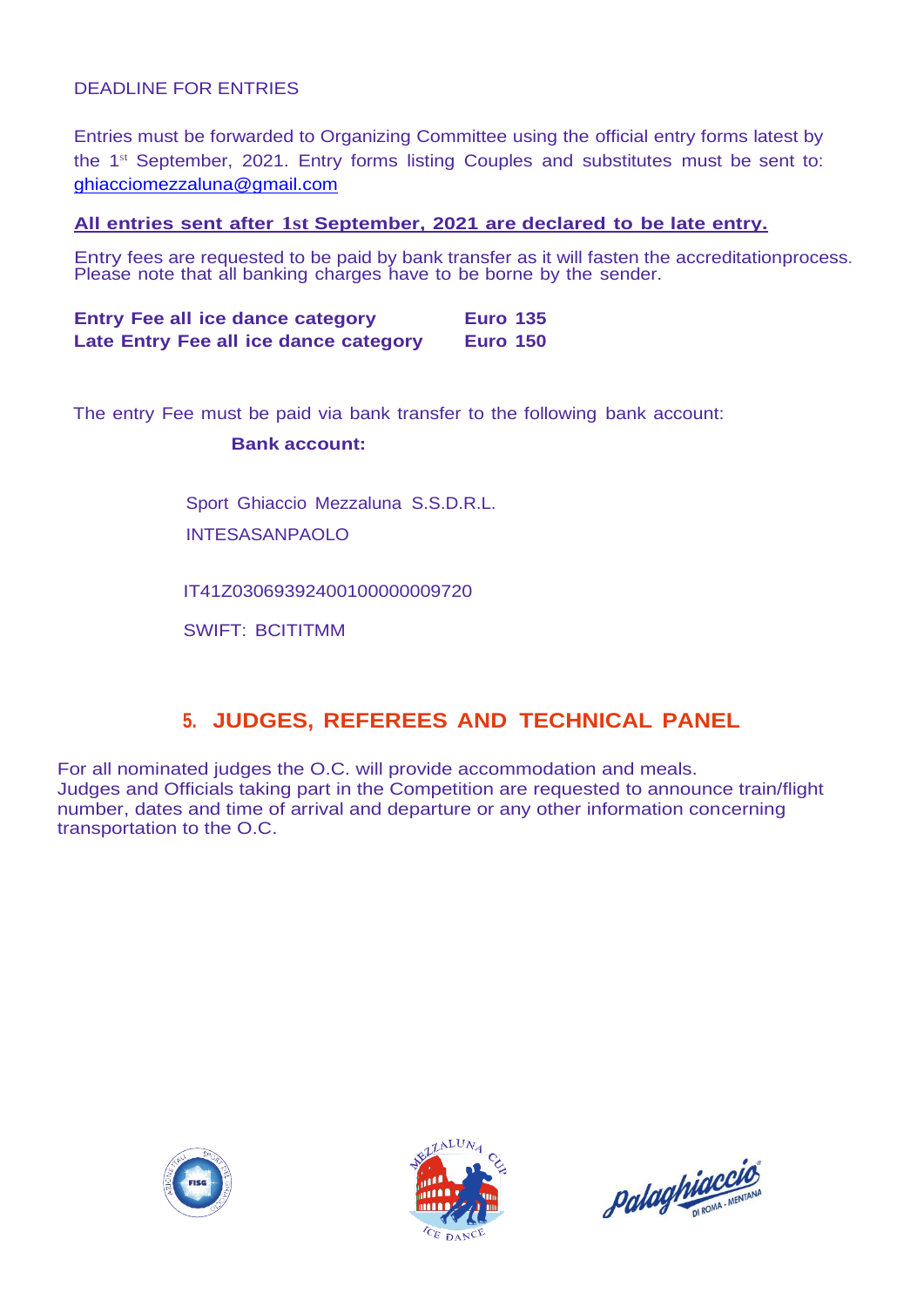# **6. REGISTRATION**

Accreditation will be at the Ice Rink starting from the 14 October 2021, from 4 pm to 7 pm. Please note, that payment by bank transfer is welcome, it will fasten the accreditation process. All transfer charges are to be paid by the participant. All the Couples are requested to present a valid passport or personal identity card at the time of registration. In accordance with the ISU Directive please note that at the time of registration (Entry fee, music, hotel arrangements) we have to copy and file the passport or identity card of the Skaters (in case you happen to bring it with you or send it by e-mail beforehand it will help our work and make us very happy)

## **7. DRAW**

Draws will be held at the Official Hotel on Thursday 14 October at 7.00 pm.

It will be done by referees as per rules 430 and 510.

A draw schedule will be published with the official Time schedule. No draw after Rythm Dance/ Pattern Dance.

Starting order, for Free dance will be according the inverse of the Rythm Dance/ Pattern Dance results.

## **8. MUSIC**

Music will be reproduced for CD. CD's must be labeled by names of Couples, Club and Category in which they are entered. The music must be handed over to the organizer immediately after the arrival.

## **9. REWARD**

Awarding ceremonies will be just for the first three places in every category. Presents for all participants at the accreditation point. The exact time of the Awarding Ceremonies will be announced in the detailed schedule in due time.

The organizer covers the expenses of competition, organization awards and presents. Other costs are not included.





palaghiaccio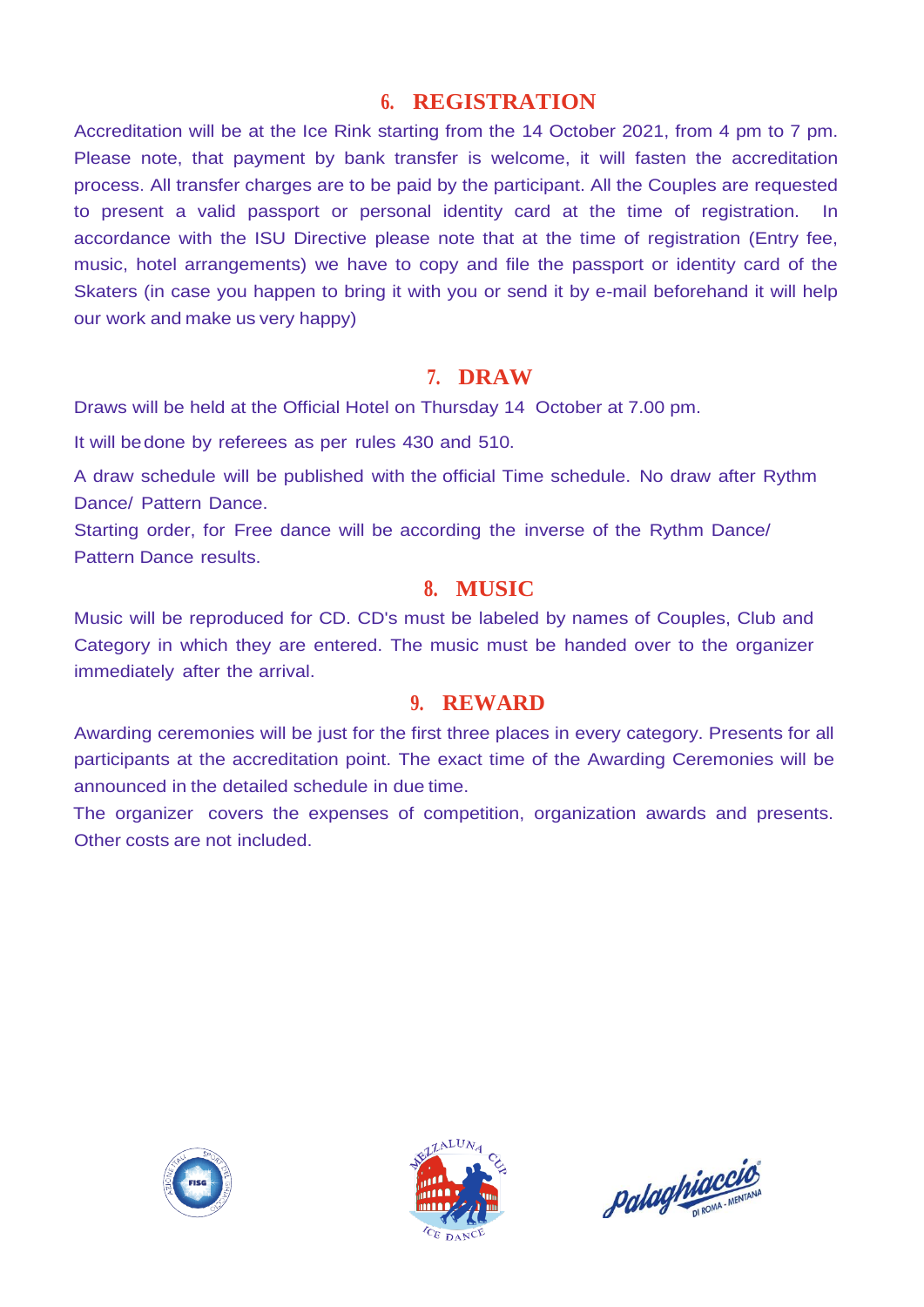# **10. SCHEDULE**

Please, be informed that only the daily starting times are fixed. Following the morning start the time schedule of the event is flexible, which means that in case of cancellations certain categories may start some time earlier than in the Preliminary Schedule. Please, be informed that all changes in entries and Preliminary Program might be followed at **[www.fisg.it](http://www.fisg.itand/)** an[d](http://www.fisg.itand/) **[www.palaghiaccioroma.it](http://www.palaghiaccioroma.itand/)** an[d](http://www.palaghiaccioroma.itand/) on the information board in the ice rink.

# **11. OFFICIAL HOTEL**

The costs for rooms and meals, of the Team Leaders, Competitors and other Team officials will not be covered by the Organizer and are on the account of the Teams.

Life Sport Hotel

Via Delle due colonne 00013 Mentana (Rome) Italy Phone: +39 0 6 9 0 9 1 6 3 0

| <b>Official Price</b> | $b$ &b      | half board menu' standard |
|-----------------------|-------------|---------------------------|
| single room           | € 58,00     | $+19,00$ euros p/p        |
| double room           | € 75,00     | $+19,00$ euros p/p        |
| triple room           | $\in$ 95,00 | $+19,00$ euros p/p        |

# **12. TRANSPORTATION**

Please, be aware that the Organizing Committee does not provide any transportation from and to Train Station or airport for the participants.

# **13. LIABILITY**

The Organizer assumes no responsibility for or liability with respect to bodily or personal injury or property damage incurred in connection by Competitors and Officials. In accordance with Rule 119, it is the sole responsibility of each Member participating in the 2019 Mezzaluna Cup ice dance to provide medical and accident insurance for their athletes, officials and all other members of the Member's team. Such insurance must be assure full medical attendance and also the return to home country by air transport or by other expeditious means of the ill or injured person.





palaghiaccio